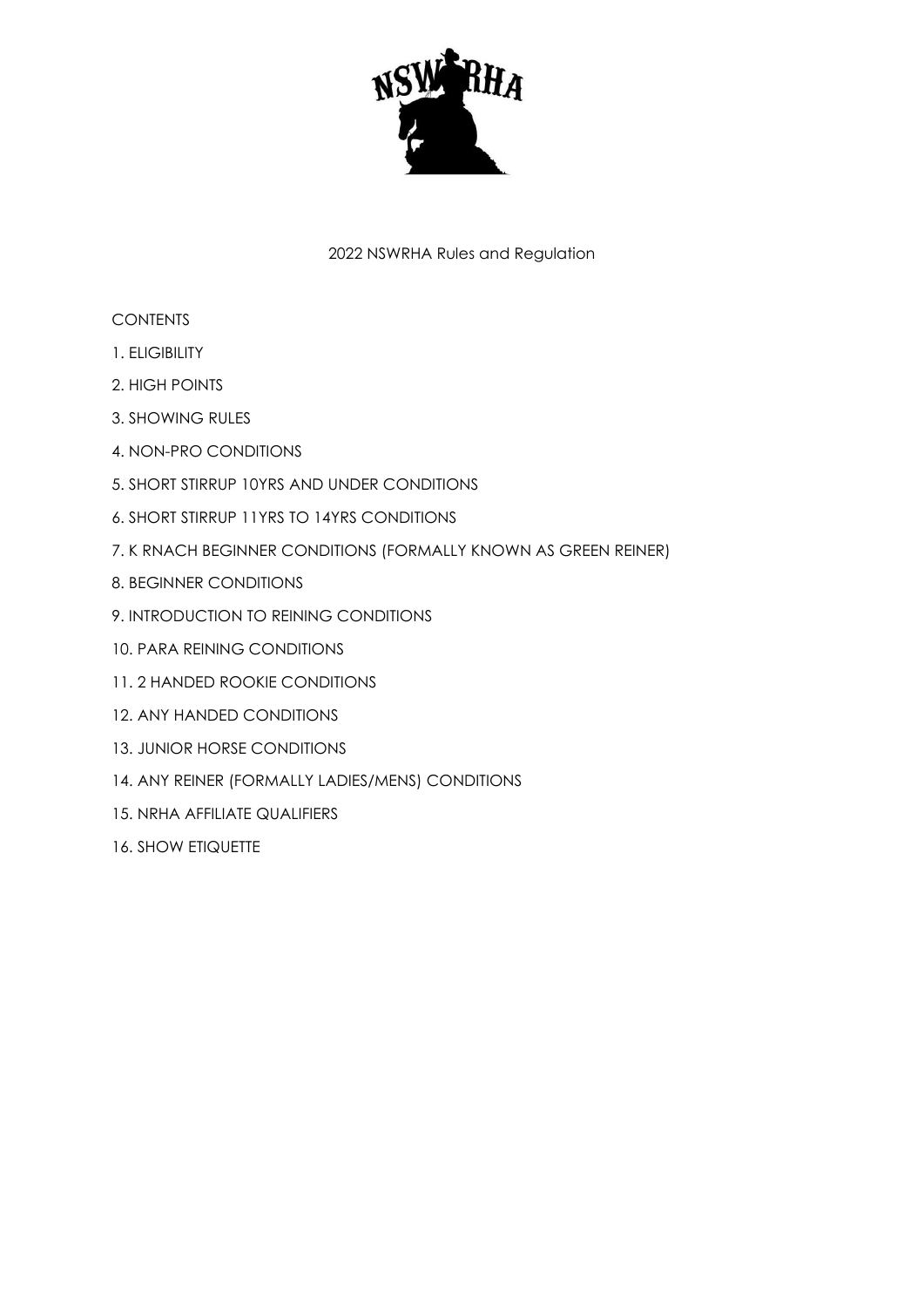#### **NSWRHA Eligibility**

Eligibility for all competition in 2022 will be based on the 2022 Oceanic Eligibility List. The Oceanic eligibility list will be used for approved sanctioned classes.

#### **NSWRHA High Points Rules**

The NSWRHA High Point System will be based on the following rules:

**A.** Points for 1st = Number of horses in class (Maximum of 10 points; 1 point per horse) Points for 2nd = Number of horses in class minus 1 Points for 3rd = Number of horses in class minus 2 Points for 4th = Number of horses in class minus 3 Points for 5th = Number of horses in class minus  $\Delta$ Points for 6th = Number of horses in class minus 5 Points for 7th = Number of horses in class minus 6 Points for 8th = Number of horses in class minus 7 Points for 9th = Number of horses in class minus 8 Points for 10th = Number of horses in class minus 9

For example: NRHA Ltd Non-Pro has 3 riders and NSWRHA Ltd Non-Pro has 2 riders, there are 5 riders overall in the event. Points awarded for the High Points award will be determined by scores regardless of affiliation Riders who enter both NRHA and NSWRHA classes will only be counted as one horse/rider combination.

**B.** The NSWRHA member with the highest NSWRHA High Points (must have 20 or more poi nts) and has competed in 60% of shows during the show season will win the NSWRHA high point buckle / rug award for the following classes:

**Open, Non Pro, Intermediate Open, Intermediate Non Pro, Limited Open, Limited Non Pro, Rookie Level 1 & 2, Novice Horse Open Level 1,2 & 3, Novice Horse Non Pro Level 1, 2 & 3, Prime Time Non Pro, Green Rider 1 & 2, Rookie Professional, Youth 13 years under & Youth 14 years - 18 years**

(For the purpose of the rules, a show season is when the club is able to run all shows booked for the year)

- **C.** NSWRHA members that do not receive a Buckle or Rug, but have competed in 60% of shows during the show season and have the highest or second highest score in each class will win a jacket, polo or cap (proudly sponsored by STITCHEM ON EMBRODIERY) (For the purpose of the rules, a show season is when the club is able to run all shows booked for the year)
- **D.** In the event of a tie the person who has competed in the most NSWRHA shows in that class during the season will be awarded the High Point award.
- **E.** NSWRHA high point prizes will be awarded on the following classes: **2 Handed Rookie, Short stirrup, Ladies and Men's & Para reining & Beginner** (Must have 20 or more points and has competed in 60% of shows during the show season)
- **F.** To be eligible for NSWRHA High Points you must be a full financial member of NSWRHA
- **G.** NSWRHA High Points will only commence accumulating from the time membership is paid in full to the club
- **H.** NSWRHA High Points will not be retrospectively earned for runs at shows prior to m membership fees being paid for the season.
- **I.** Zero scores will not be awarded NSWRHA High Points, but will go towards the number of horses entered in an event
- **J.** Scratched horses will not count towards the number of horses in a class.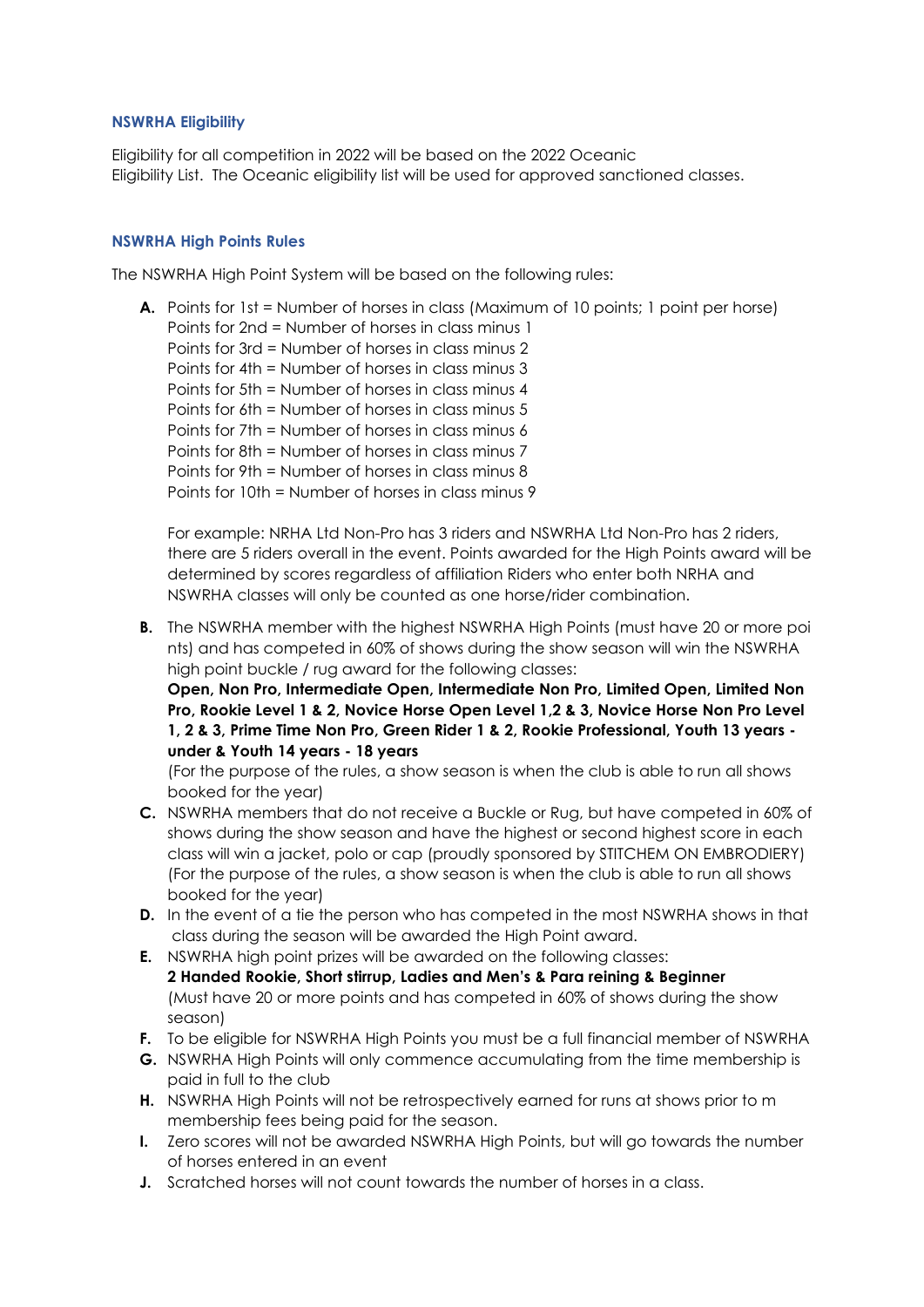**K.** Riders tying in a class will be awarded average points between those placing.

## **NSWRHA Showing Rules**

- **A.** Each rider agrees to allow themselves to be photographed and or videoed for judging purposes. In addition, each rider agrees to be photographed and or videoed for marketing purposes unless written notice has been received by the committee. A youth release form must be signed by a parent or guardian and sent to the committee
- **B.** A refund will only be given on the receipt of a vet or doctors certificate prior to any show's commencement.
- **C.** A rider must OWN the horse or have a current NRHA lease agreement with an accompanying competition license for the horse they are riding in order to compete in sanctioned events (as per the NRHA Rulebook). These events include all Non‐Pro events (including Rookies) & Youth. Horses may be owned by the immediate family member/s of the rider.
- **D.** All classes are subject to NRHA rules regarding equipment & attire with the exception of the following: **Beginners, short stirrup, Lead Line & Green Reiner are not required to use a western saddle**
- **E.** All entries are to be paid prior to the commencement of the show, any entries submitted where payment isn't made will be removed from all classes entered.
- **F.** If you are riding in the training class and you wish to ride off pattern, it is your responsibility to advise the gate/scribe, and you will have a 5‐minute time limit in the arena

## **NSWRHA Non-Pro conditions**

- **A.** Any Non-Pro is **NOT** able to receive remuneration directly or indirectly for giving lessons in disciplines such as Reining, Cow horse, Cutting, training horses, riding astride. Any failure to observe this rule will result in immediate disqualification from NSWRHA Non-Pro classes. The committee reserves the right to refuse or cancel a non-Pro entry at any time.
- **B.** Any rider who has previously not met the requirements of non pro status must meet all non-Pro conditions for a period of at least 2 years.
- **C.** Our members have the right to protest a non-Pro's eligibility. To do this it must be lodged in writing to the committee with a \$50 fee. If the protest is upheld the \$50 fee will be refunded.
- **D.** Any change of non-Pro status must be notified in writing to the committee within 30 days
- **E.** A rider must **OWN** the horse they are riding or have a current NRHA lease agreement with an accompanying competition license in order to compete in nonpro events (as per the NRHA Rulebook) These events include all Non‐Pro events (including Rookies and Youth). Horses may be owned by an immediately family member of the rider. An NRHA immediate family form must be completed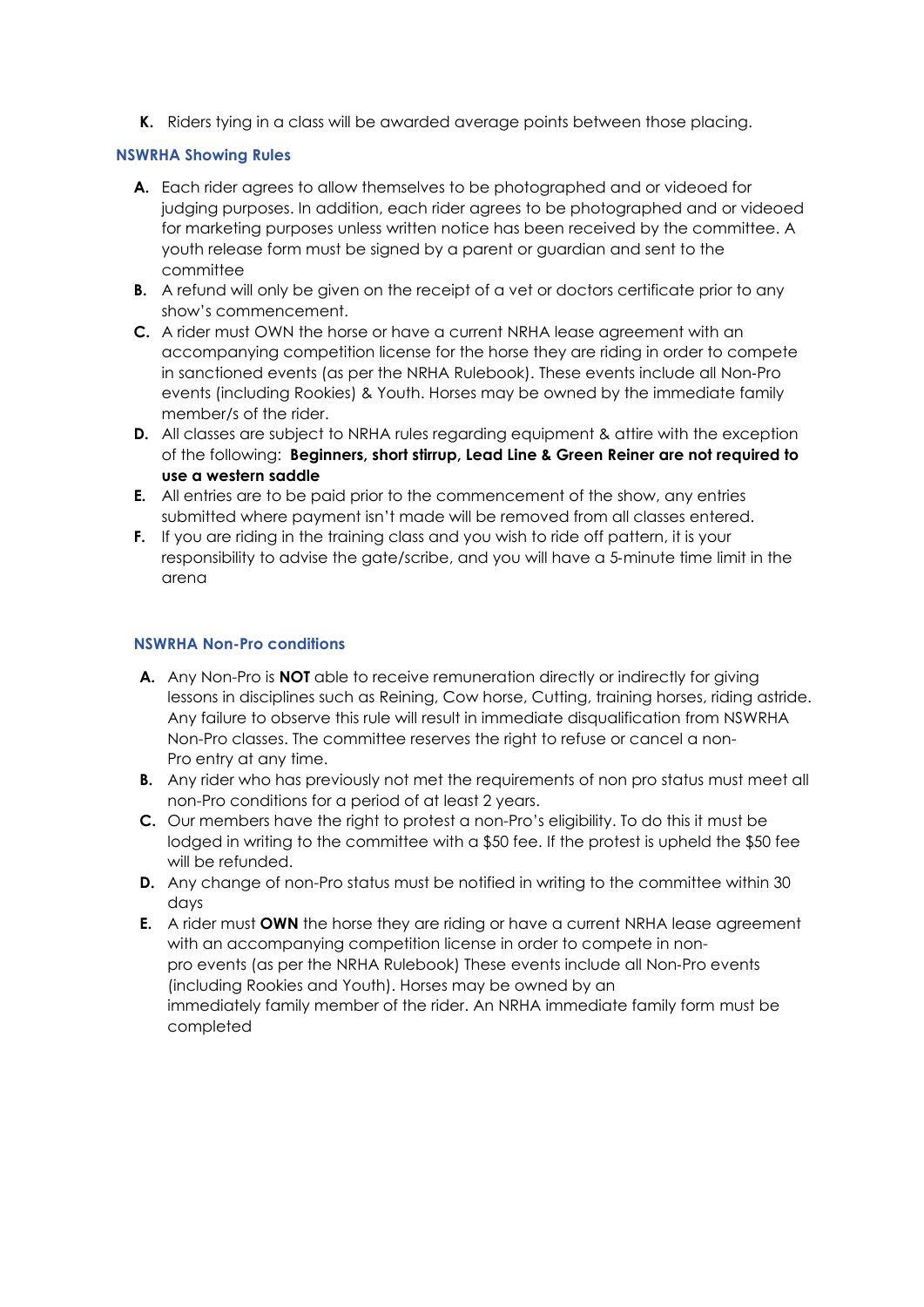#### **NSWRHA Beginner conditions**

- **A.** Riders must hold a non-pro status
- **B.** A rider can only ride in this class until such time as they enter a sanctioned (NRHA) class or have won the high points award in one riding year for this class (For the purpose of the rules, an NRHA sanctioned class is anything above NRHA Green Reiner)
- **C.** Beginners can use an approved snaffle bit, bosal/hackamore or bridle, regardless of the age of the horse. A Beginner may ride in any type of saddle.
- **D.** A Beginner does not need to own the horse they are riding.
- **E.** Beginners can ride one or two handed but cannot change hands once they enter the arena.
- **F.** A Beginner does not have to wear western attire, but they must wear a long sleeve shirt and helmet/ and or western hat.

## **NSWRHA Short stirrup conditions**

- **A.** Riders must be a NSWRHA member 14 yrs. & under.
- **B.** If a short stirrup rider competes in any NRHA sanctioned event and wins, they are no longer eligible to compete in this class.
- **C.** Short stirrup riders can use an approved snaffle bit, bosal/hackamore or bridle, regardless of the age of the horse. A short stirrup rider may ride in any type of saddle and there will be no penalty for holding the saddle with either hand while in the arena
- **D.** A short stirrup rider does not need to own the horse they ride.
- **E.** Short stirrup riders must ride with closed reins and may ride with one or two hands on the reins and can change during the class.
- **F.** Riders do not have to wear western attire, but they must wear a long sleeve shirt and helmet.

## **K Ranch Beginner conditions**

- **A.** A rider can only ride in this class until such time as they enter a sanctioned (NRHA) class or have won the highpoints award in a riding year. (For the purpose of the rules, an NRHA sanctioned class is anything above NRHA Green Reiner)
- **B.** K Ranch Beginner Level 1 is open to all riders with less than \$100 NRHA lifetime earnings, has less than 25 lifetime youth points, and less than 25 NSWRHA highpoints.
- **C.** K Ranch Beginner Level 2 is open to all riders with less than \$100 NRHA lifetime earnings, has less than 25 lifetime youth points and less than 50 NSWRHA highpoints points.
- **D.** Should a rider become ineligible throughout the riding the year, this change would not take effect until the following riding year
- **E.** Patterns will be NRHA approved. Relaxed judging will be used with simple changes being allowed. A rider can use one or two hands on the reins and can change between one and two hands during the run. NRHA legal equipment is required. A rider can use any style of saddle
- **F.** High points will be applied as per the NSWRHA high point schedule. Zero scores will not be awarded points. Ties will receive equal points. i.e., A tie for 3rd will both receive 8 points.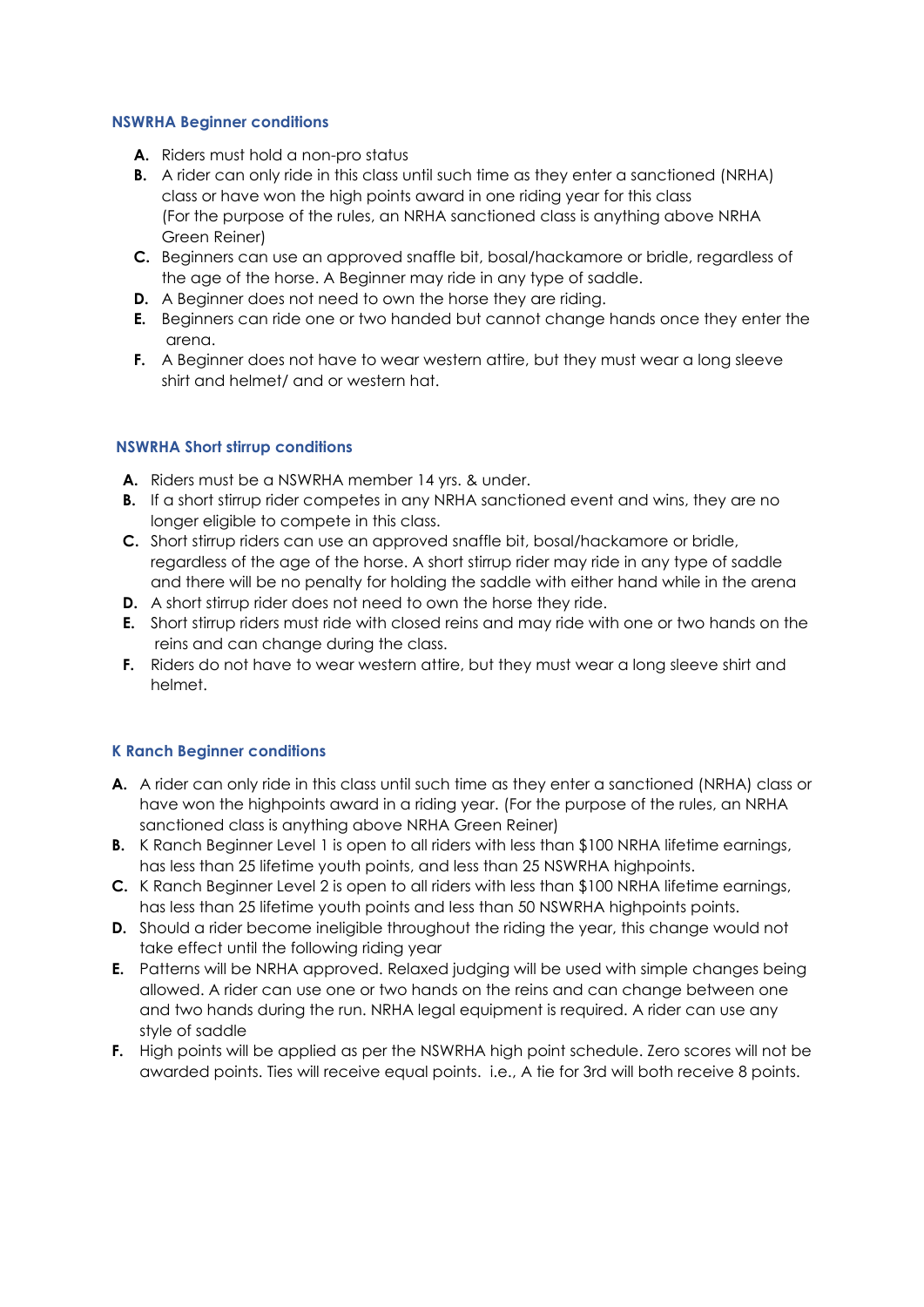#### **NSWRHA Two Handed Rookie conditions**

- **A.** Riders must be a non-pro.
- **B.** You must be eligible for this class as per the NRHA rulebook and the Oceania Eligibility List. That is a rider must not have earned more than \$200 life time NRHA earning, or if they have previously won the NSWRHA High Point in this event, or the rider has amassed more than 20 points in any NSWRHA class, other than beginners, short stirrup and Youth.
- **C.** Any horse is eligible to be ridden in 2 Handed Rookie class.
- **D.** Two Handed Rookies must be ridden two handed.
- **E.** In this class you may use an approved snaffle bit, bosal/hackamore or bridle.
- **F.** This class is subject to the equipment and attire requirements of the NRHA rulebook.
- **G.** The NSWRHA two handed rookie does not need to own the horse they ride.

#### **NSWRHA Training Class conditions**

- **A.** This event is open to all Open and Non-Pro riders and horses.
- **B.** Riders may use an approved snaffle bit, bosal/hackamore or bridle, regardless of the age of the horse.
- **C.** This class may be ridden with one hand or two hands, and may change between one or two hands during the run
- **D.** Competitors do not need to own the horse they ride
- **E.** This class is non-judged

#### **NSWRHA Junior Horse conditions**

- **A.** Only junior horses six‐years‐old and younger may be exhibited in junior classes
- **B.** This event is open to all Open and Non-Pro riders and horses.
- **C.** Riders may use an approved snaffle bit, bosal/hackamore or bridle, regardless of the age of the horse.
- **D.** This class may be ridden with one hand or two hands and may change between one or two hands during the run without being subject to penalty or a zero score

## **Any Reiner conditions (Formally known as Ladies/ Men's)**

- **A.** Any female or male rider of any age is eligible for this class.
- **B.** Any horse is eligible to be ridden in this class.
- **C.** Open and Non-Pro riders may compete in this class.
- **D.** A female or male competitor does not need to own the horse they are riding.
- **E.** This class may be ridden with one hand or two hands but cannot change throughout the class.

**NRHA Affiliate Qualifiers** ‐ **As per NRHA rules.**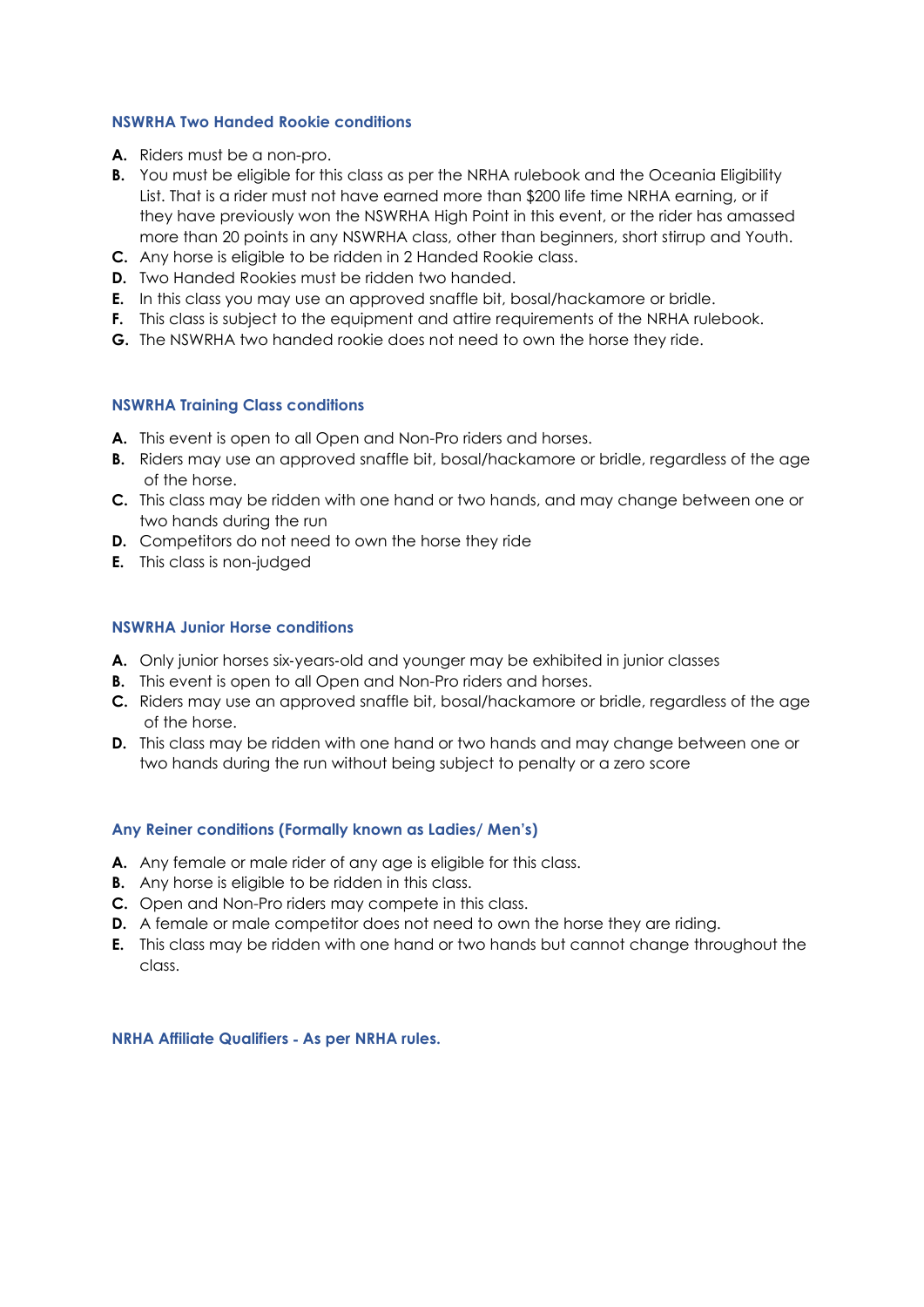## **NSWRHA Show Etiquette**

- **A.** Show Entries must sent & payments in by the due date. Entries received on the day are subject to the late fee as per the show entry forms.
- **B.** If you are entering NRHA sanctioned classes, you must send your NRHA membership and horses NRHA license number with your entries.
- **C.** Warm up Pen: Please be in the warmup pen at least 10 mins prior to your class. The Warm up pen is located at the car park end of the arena. If you stop or are waiting to enter the arena, please stand in the middle of the circle or on the side.
- **D.** Open pen rules: Right circles at the top of the pen, left circles the bottom, slower moving riders to go in the centre of the circle (so that riders can lope fast circles), no stopping or standing in the centre – move slightly off centre so the circling riders can still circle. Circling will usually go for about 20‐30 minutes and then riders will move to run downs. Run straight down the pen, rather than diagonal angles.

Open pens may be limited in the number of horses permitted at one time.

- **E.** Gate rules: Please keep the gate clear for bit checks and the next horse entering the pen. We only allow trainers and or horse hands to watch from the warm up arena, all other spectators must go int the stands and or the bar area.
- **F.** Show attire: The NRHA Handbook outlines the attire required for showing; when you enter the arena to show, you must be wearing a western hat or safety helmet, long sleeved western shirt with sleeves, buttoned down and boots and your horse must have a western saddle and western bridle. Failure to have correct attire upon entering the arena will result in a no score, however losing your hat within a run does not attract a penalty.
- **G.** Competitor Number: Failing to wear your show number can result in a \$50 fine. Please pin your number tothe left hand side of your saddle pad. It is also permitted to have it pinned on the riders back
- **H.** Kids at the show: We welcome kids at our shows, they are our next potential members, please make sure that they are supervised by an adult at all times when around the arena. Please refrain kids from running around the spectator area so that others are comfortable and to avoid spooking the horse while showing
- **I.** Presentations: Be astride your saddled horse or mounted wearing you show attire for presentations.
- **J.** Animal welfare: Whilst the committee does not feel that there are any problems with animal abuse or welfare in reining in Australia, this is a gentle reminder to be very mindful of your behaviour with your horse in any public environment. Many people are not famili ar with western riding/attire and may not understand the appearance and use of spurs or western bits. Animal welfare groups are becoming more and more active and it is necess ary to be very mindful of this – something that you may not take offense at, they may! It is also good to remember that most mobile phones have video capability now, so you m aybe recorded without your knowledge – this is especially the case with trainers – many people may be recording your schooling.
- **K.** Show feedback and dealing with the committee and volunteers. The show committee and volunteers work tirelessly to ensure each show runs as smooth as possible. As our committee and volunteers are not paid for the time they spend organising and running these events, please ensure that you treat them with respect and decency. It's a tough job so please help where you can. If you have feedback that can wait till after the show, please email us at nswrha@gmail.com and we will respond promptly. The show representative is usually the President or Vice President, please see them if you have an issue that needs to be resolved on the day.
- **L.** Unsportsman like behaviour will not be tolerated and will be dealt with as per the NRHA rules.
- **M.** All horses are to be ridden, saddled and bridled at all times during an event in all areas in cluding carpark